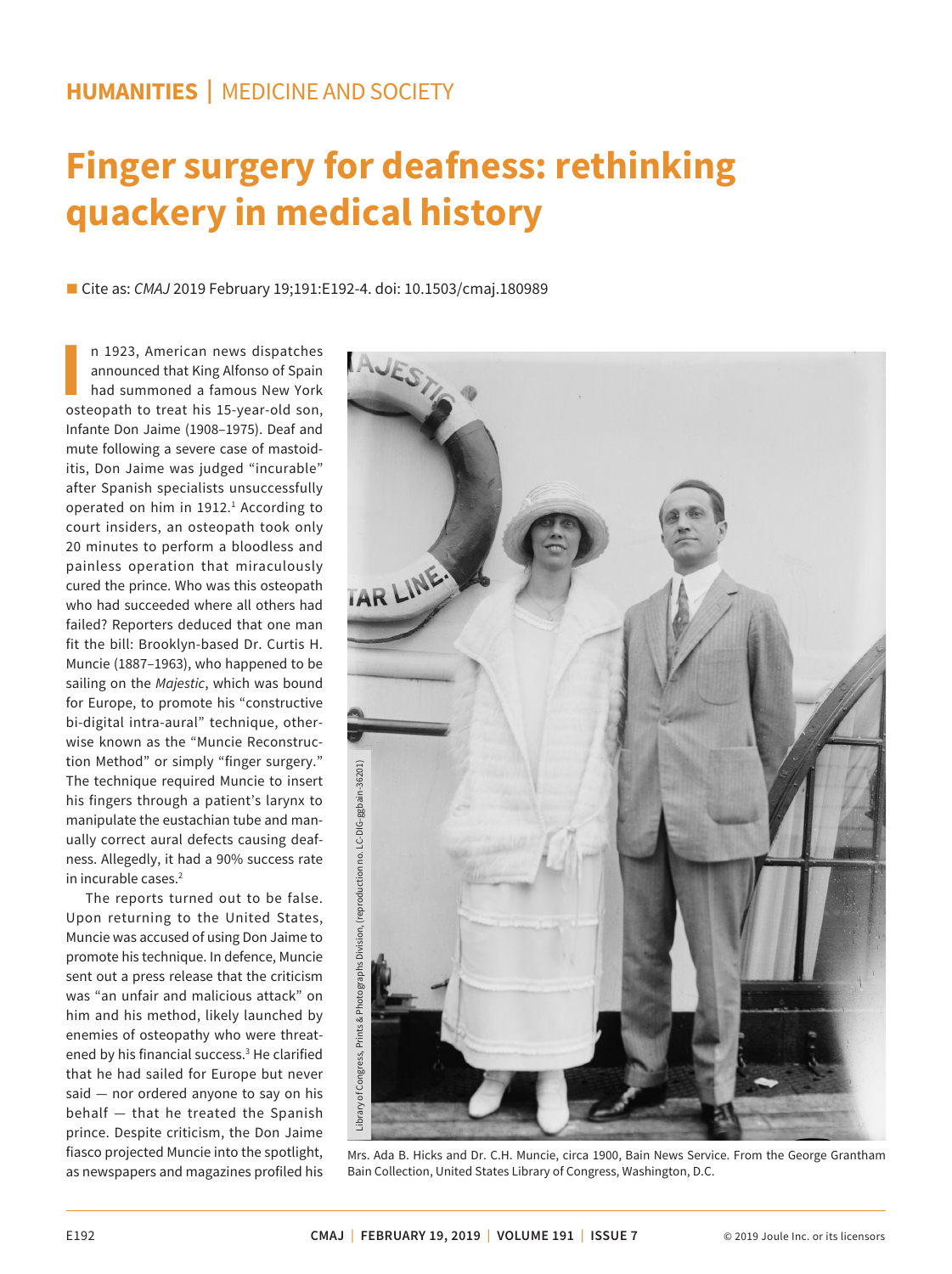finger surgery and proclaimed it to be a miracle cure for deafness. On any given day, upward of 200 patients lined the corridors on the 29th floor of the fashionably exclusive Hotel Delmonico in Manhattan waiting to be treated.4 Over the course of his 5-year career, Muncie allegedly treated 1 585 000 cases using finger surgery and even had his hands insured for \$400 000.<sup>2</sup> His practice was so successful that rumours swirled that he had generated more than half a million dollars during the Great Depression.5

No favourable magazine profile, however, could quell attacks against Muncie from the public and the medical profession that he was a palpable faker who deluded victims with his unscrupulous business tactics. Dr. George E. Shambaugh (1869–1947), one of the leading otologists of the time, impugned Muncie as a notorious fraudster with his "silly finger surgery."6 The American Medical Association (AMA) insisted that Muncie's technique lacked any sound scientific support and was the "worst deafness cure fraud" of the 1920s and 1930s; the association's journal even editorialized that "Muncie may well rank among the leading charlatans of our time."7 Muncie's advertising, promotions and boastful pretensions are all traditional indicators of medical quackery as outlined by the AMA, but these perspectives do not explain why thousands of deaf Americans flocked to his office seeking treatment. Contextualizing the popularity of finger surgery within the backdrop of professionalization and the shifting cultural perspectives of deafness allows us to frame a more nuanced picture of medical quackery.

Early 20th-century medicine was fragmented. In its attempts to secure monopoly and define professional standards, the medical establishment attempted to outlaw sectarian competition that it perceived would threaten the therapeutic consensus of the profession  $-$  "cults" as they were called — including osteopathy.

A health-reform movement founded by Dr. Andrew Taylor Still (1828–1919), osteopathy is based on the principle that disease is rooted in a disordered musculoskeletal system, interfering with the nerves and blood supply. Physically manipulating the body's bones, tissues

and muscles with limited use of instruments releases the interference without the adverse effects of pharmaceuticals. Despite hostile legislative attempts by allopaths to limit the autonomy of osteopaths, by the 1930s osteopathy had solidified into a distinct field with its own institutions, journals and licensing boards.<sup>8</sup>

Indeed, within the osteopathic community, Muncie was perceived as qualified and trained, having published about 60 articles in various osteopathic journals. Muncie initially studied chemical engineering at the Brooklyn Collegiate and Polytechnic Institute but decided to shift his career to medicine, probably at the behest of his parents, Edward and Elizabeth Muncie, who established the Muncie Sanatorium in Brooklyn in 1896. Although the elder Muncies provided homeopathic care to patients with chronic diseases, their son decided to matriculate at the Philadelphia College and Infirmary of Osteopathy before transferring to Still's American School of Osteopathy in Kirksville, Missouri. After graduating in 1910, he returned to Brooklyn to work at the Muncie Sanitarium.

As Muncie explains in his advertising booklet, *Prevention and Cure of Deafness*, after a routine examination of an 11-yearold boy deafened by scarlet fever, he became interested in aural disorders. Following standard removal of the boy's adenoids, Muncie examined his nasopharynx with a finger and "found lateral adenoids remaining, which had grown about the orifices of the eustachian tubes."2 He broke the adenoids down and, much to his surprise, his fingers slipped into the eustachian tube, challenging conventional anatomic findings that the tube was no larger than a goose quill. Although the boy's hearing was "miraculously" restored, the effects lasted for only 2 weeks. Wanting to develop a more permanent solution, Muncie examined over 500 eustachian tubes of patients at the Sanatorium during 1910–1916 and concluded that the tube "is larger in life than in death  $-$  large enough to be treated digitally." He claimed to have restored the boy's hearing by digitally correcting the defective eustachian tube. Muncie's claim of "inventing" finger surgery, however, was questioned; supposedly, laryngologist Dr. Frank E. Miller was the originator of the

technique as early as 1893 but failed to convince his conservative colleagues of its benefits.<sup>9</sup>

In 1921, Muncie correlated his findings to announce 2 major claims: the eustachian tube differed in size, contour and tone in people who are deaf and that deformity in the eustachian tube was a universal cause of deafness. Furthermore, he identified 11 types of deafness, 10 of which were curable by his surgery; only cases of deafness due to nerve degeneration from meningitis were not suitable candidates — although he still accepted patients with this condition.

Although Muncie argued that even the slightest tubal deformity could be digitally manipulated to cure deafness, he insisted his method could not be taught. Instead, he offered demonstrations in more than 50 cities in the US and Europe; these demonstrations elevated Muncie to celebrity status. It was, however, an expensive procedure: an examination cost \$25, operations began at \$200, and postoperative treatment was \$10. Comparatively, a stay at the Hotel Waldorf in New York City cost \$5 to \$10 a night.

The popularity of finger surgery as a cure for deafness certainly reflected broader cultural expectations of normalcy and eugenics that required American citizens who were deaf to be godly, educated and civic minded.10,11 To fit with these expectations, they had to become "hearing" or at least "pass" as such if their hearing could not be restored, by embracing adaptative strategies such as lip-reading, wearing hearing aids or, if desperate enough, trying unconventional therapies. Furthermore, the addition of audiometric screening and collaborative programs between telecommunications companies, social welfare organizations and leading otologists reinforced the notion that hearing loss was "preventive" and that deafness was an individual responsibility; thus, assimilating was required for all citizens who were deaf.

Muncie actively engaged in battles over jurisdictional authority of patients who were deaf by harshly condemning allopaths and their theories that otosclerosis and Ménière disease were causes of hearing loss; nevertheless, allopathic treatments for catarrhal deafness followed